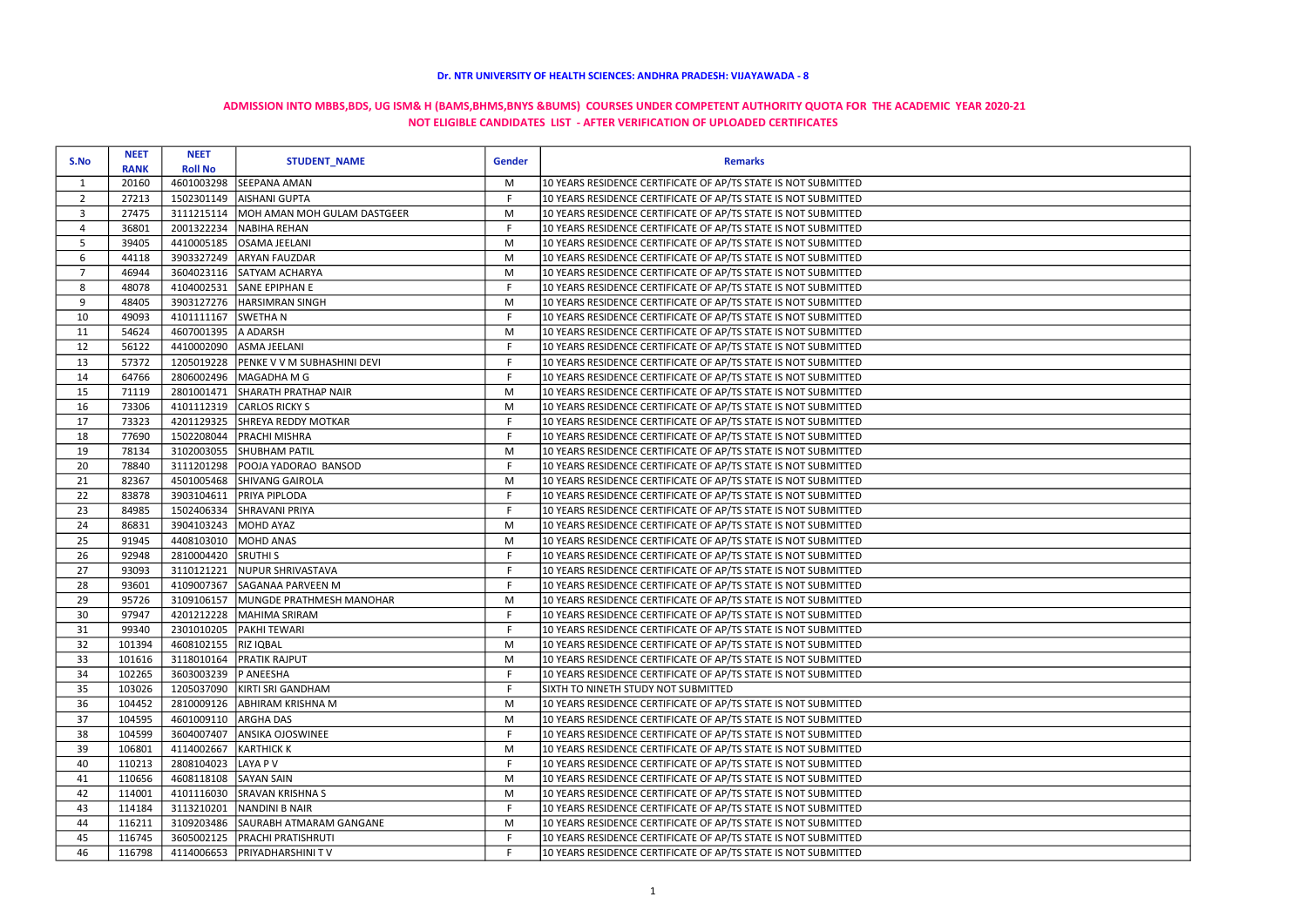| S.No | <b>NEET</b><br><b>RANK</b> | <b>NEET</b><br><b>Roll No</b> | <b>STUDENT_NAME</b>              | <b>Gender</b> | <b>Remarks</b>                                                 |
|------|----------------------------|-------------------------------|----------------------------------|---------------|----------------------------------------------------------------|
| 47   | 123175                     | 3110211160                    | <b>GOTHIVREKAR SIDDHI SANJAY</b> | F.            | 10 YEARS RESIDENCE CERTIFICATE OF AP/TS STATE IS NOT SUBMITTED |
| 48   | 125265                     | 3905111135                    | <b>SAGUN KUMAR</b>               | M             | 10 YEARS RESIDENCE CERTIFICATE OF AP/TS STATE IS NOT SUBMITTED |
| 49   | 127503                     | 2001216211                    | AHMAD ISHAQUE KARIMI             | M             | 10 YEARS RESIDENCE CERTIFICATE OF AP/TS STATE IS NOT SUBMITTED |
| 50   | 127643                     | 4101201432                    | SAHANA A SELVAN                  | $\mathsf F$   | 10 YEARS RESIDENCE CERTIFICATE OF AP/TS STATE IS NOT SUBMITTED |
| 51   | 127650                     | 3605005121                    | RANBIJAYA SAHU                   | M             | 10 YEARS RESIDENCE CERTIFICATE OF AP/TS STATE IS NOT SUBMITTED |
| 52   | 128079                     | 2702226085                    | <b>CHRISTY ANTONY</b>            | F             | 10 YEARS RESIDENCE CERTIFICATE OF AP/TS STATE IS NOT SUBMITTED |
| 53   | 138730                     | 3108019098                    | SUMIT SURYAKANT SUPANE           | M             | 10 YEARS RESIDENCE CERTIFICATE OF AP/TS STATE IS NOT SUBMITTED |
| 54   | 139389                     | 4106019091                    | NIRANJANA KRISHNAKUMAR           | $\mathsf F$   | 10 YEARS RESIDENCE CERTIFICATE OF AP/TS STATE IS NOT SUBMITTED |
| 55   | 141209                     | 3604019158                    | <b>SNEHAL DAS PATNAIK</b>        | M             | 10 YEARS RESIDENCE CERTIFICATE OF AP/TS STATE IS NOT SUBMITTED |
| 56   | 142757                     | 3111215163                    | <b>SUSHMIT B CHAUDHARY</b>       | M             | 10 YEARS RESIDENCE CERTIFICATE OF AP/TS STATE IS NOT SUBMITTED |
| 57   | 147078                     | 4108003499                    | SENTHILKUMAR K S                 | M             | 10 YEARS RESIDENCE CERTIFICATE OF AP/TS STATE IS NOT SUBMITTED |
| 58   | 149354                     | 3111124206                    | CHAITANYA RAMKRISHANA BARDE      | F             | 10 YEARS RESIDENCE CERTIFICATE OF AP/TS STATE IS NOT SUBMITTED |
| 59   | 149882                     | 2811108296                    | <b>REEMA SEBASTIN</b>            | F.            | 10 YEARS RESIDENCE CERTIFICATE OF AP/TS STATE IS NOT SUBMITTED |
| 60   | 150690                     | 1702008358                    | KAVITA JAISWAL                   | F             | 10 YEARS RESIDENCE CERTIFICATE OF AP/TS STATE IS NOT SUBMITTED |
| 61   | 150914                     | 2806009437                    | SWATHI SAJITH                    | F.            | 10 YEARS RESIDENCE CERTIFICATE OF AP/TS STATE IS NOT SUBMITTED |
| 62   | 152389                     | 2804007372                    | <b>VIDYALAKSHMI P</b>            | F             | 10 YEARS RESIDENCE CERTIFICATE OF AP/TS STATE IS NOT SUBMITTED |
| 63   | 152671                     | 2811106235                    | <b>VAISHNAVI S RAJ</b>           | F.            | 10 YEARS RESIDENCE CERTIFICATE OF AP/TS STATE IS NOT SUBMITTED |
| 64   | 153057                     | 2602001518                    | K S VISHALI                      | F             | 10 YEARS RESIDENCE CERTIFICATE OF AP/TS STATE IS NOT SUBMITTED |
| 65   | 155073                     | 2501007097                    | <b>UDHEERN</b>                   | M             | 10 YEARS RESIDENCE CERTIFICATE OF AP/TS STATE IS NOT SUBMITTED |
| 66   | 155449                     | 4109006357                    | NITHIN R                         | M             | 10 YEARS RESIDENCE CERTIFICATE OF AP/TS STATE IS NOT SUBMITTED |
| 67   | 155579                     | 3905119281                    | SAUMYA BHARDWAJ                  | F.            | 10 YEARS RESIDENCE CERTIFICATE OF AP/TS STATE IS NOT SUBMITTED |
| 68   | 155582                     | 4101215281                    | <b>SURYA PRAKASH S</b>           | M             | 10 YEARS RESIDENCE CERTIFICATE OF AP/TS STATE IS NOT SUBMITTED |
| 69   | 163522                     | 2702122217                    | NAYAB AAKHIB AHAMED KHAN         | M             | 10 YEARS RESIDENCE CERTIFICATE OF AP/TS STATE IS NOT SUBMITTED |
| 70   | 165532                     | 2702203751                    | RACHAMALLU RITHVIK REDDY         | M             | 10 YEARS RESIDENCE CERTIFICATE OF AP/TS STATE IS NOT SUBMITTED |
| 71   | 166658                     | 1601103521                    | SIDDHARTH                        | M             | 10 YEARS RESIDENCE CERTIFICATE OF AP/TS STATE IS NOT SUBMITTED |
| 72   | 167102                     | 4107001593                    | JENIFFA HARRIOT S                | F             | 10 YEARS RESIDENCE CERTIFICATE OF AP/TS STATE IS NOT SUBMITTED |
| 73   | 168594                     | 4604003678                    | PRANIKA BHARDWAJ                 | F             | 10 YEARS RESIDENCE CERTIFICATE OF AP/TS STATE IS NOT SUBMITTED |
| 74   | 168877                     | 1403007014                    | ASHRAFUL HASSAN MAZARBHUIYA      | M             | 10 YEARS RESIDENCE CERTIFICATE OF AP/TS STATE IS NOT SUBMITTED |
| 75   | 168925                     | 4201216369                    | VITTA SHANMUKHA SRINIVAS         | M             | 10 YEARS RESIDENCE CERTIFICATE OF AP/TS STATE IS NOT SUBMITTED |
| 76   | 170907                     | 1205028130                    | <b>ABHISHEK NAGIDI</b>           | M             | 10 YEARS RESIDENCE CERTIFICATE OF AP/TS STATE IS NOT SUBMITTED |
| 77   | 172132                     | 4109001573 SOBIYA S           |                                  | F.            | 10 YEARS RESIDENCE CERTIFICATE OF AP/TS STATE IS NOT SUBMITTED |
| 78   | 175300                     | 4101209261                    | NISHA.R                          | F.            | 10 YEARS RESIDENCE CERTIFICATE OF AP/TS STATE IS NOT SUBMITTED |
| 79   | 178614                     | 3114003365                    | YUSRA MUBARAK GHARE              | F             | 10 YEARS RESIDENCE CERTIFICATE OF AP/TS STATE IS NOT SUBMITTED |
| 80   | 179949                     | 1206014137                    | <b>T JAYA CHARAN TEJA</b>        | M             | 10 YEARS RESIDENCE CERTIFICATE OF AP/TS STATE IS NOT SUBMITTED |
| 81   | 181553                     | 4101118226                    | AMRITHA VARSHNI RAVI             | F.            | 10 YEARS RESIDENCE CERTIFICATE OF AP/TS STATE IS NOT SUBMITTED |
| 82   | 181911                     | 1206001380                    | K LIKHITA                        | F.            | 10 YEARS RESIDENCE CERTIFICATE OF AP/TS STATE IS NOT SUBMITTED |
| 83   | 182202                     | 4108005434                    | <b>CHARULATHA J</b>              | F             | 10 YEARS RESIDENCE CERTIFICATE OF AP/TS STATE IS NOT SUBMITTED |
| 84   | 183777                     | 4608109288                    | SARTHAK DAS BISWAS               | M             | 10 YEARS RESIDENCE CERTIFICATE OF AP/TS STATE IS NOT SUBMITTED |
| 85   | 185198                     | 3607006001                    | PRANAV LAXMIKANT BHAYEKAR        | M             | 10 YEARS RESIDENCE CERTIFICATE OF AP/TS STATE IS NOT SUBMITTED |
| 86   | 187181                     | 2601004058                    | <b>MARIAM AKHTAR</b>             | F.            | 10 YEARS RESIDENCE CERTIFICATE OF AP/TS STATE IS NOT SUBMITTED |
| 87   | 188051                     | 1402113227                    | TISHA KURI NEOG                  | F             | 10 YEARS RESIDENCE CERTIFICATE OF AP/TS STATE IS NOT SUBMITTED |
| 88   | 188216                     | 1206013362                    | <b>BHASKARABHATLA MAHEEJA</b>    | F.            | 10 YEARS RESIDENCE CERTIFICATE OF AP/TS STATE IS NOT SUBMITTED |
| 89   | 197903                     | 3606004193                    | PADMINI DASH                     | F.            | 10 YEARS RESIDENCE CERTIFICATE OF AP/TS STATE IS NOT SUBMITTED |
| 90   | 199357                     | 4102105267                    | <b>SHEELLA NANDHINI M</b>        | F.            | 10 YEARS RESIDENCE CERTIFICATE OF AP/TS STATE IS NOT SUBMITTED |
| 91   | 201399                     | 2803205026                    | <b>SJAVED FAYAZ</b>              | M             | 10 YEARS RESIDENCE CERTIFICATE OF AP/TS STATE IS NOT SUBMITTED |
| 92   | 204902                     | 4114005029                    | JENIS SYLVIA J                   | F             | 10 YEARS RESIDENCE CERTIFICATE OF AP/TS STATE IS NOT SUBMITTED |
| 93   | 207106                     | 3115108385                    | <b>MAKHARE ANARYA RAHUL</b>      | F.            | 10 YEARS RESIDENCE CERTIFICATE OF AP/TS STATE IS NOT SUBMITTED |
| 94   | 207120                     | 1206012112                    | GARIMELLA LAKSHMI NEHA           | F             | 10 YEARS RESIDENCE CERTIFICATE OF AP/TS STATE IS NOT SUBMITTED |
| 95   | 209060                     | 2806007446                    | YADHU KRISHNA U                  | M             | 10 YEARS RESIDENCE CERTIFICATE OF AP/TS STATE IS NOT SUBMITTED |
| 96   | 216234                     | 3110109184                    | SHILADITYA SINGH                 | M             | 10 YEARS RESIDENCE CERTIFICATE OF AP/TS STATE IS NOT SUBMITTED |
| 97   | 220333                     | 2807012130                    | LIYA SUSAN KURIAKOSE             | F.            | 10 YEARS RESIDENCE CERTIFICATE OF AP/TS STATE IS NOT SUBMITTED |
| 98   | 220774                     | 2801010240                    | <b>APARNA ANIL</b>               | F             | 10 YEARS RESIDENCE CERTIFICATE OF AP/TS STATE IS NOT SUBMITTED |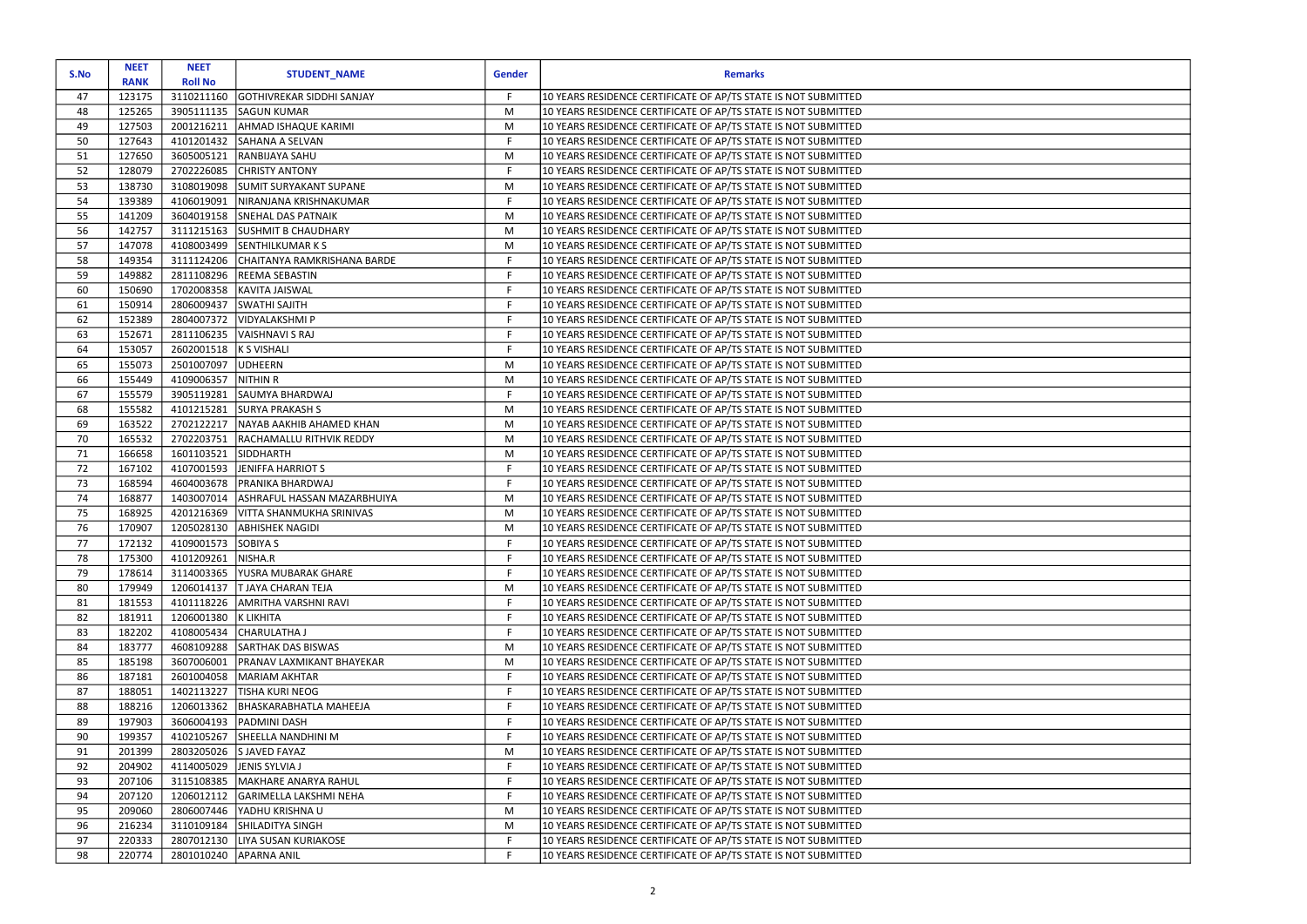| S.No       | <b>NEET</b>      | <b>NEET</b>              | <b>STUDENT_NAME</b>           | <b>Gender</b> | <b>Remarks</b>                                                                                                                   |
|------------|------------------|--------------------------|-------------------------------|---------------|----------------------------------------------------------------------------------------------------------------------------------|
|            | <b>RANK</b>      | <b>Roll No</b>           |                               |               |                                                                                                                                  |
| 99         | 224310           | 2702315412               | <b>AISHWARYA NAIK R</b>       | F.            | 10 YEARS RESIDENCE CERTIFICATE OF AP/TS STATE IS NOT SUBMITTED                                                                   |
| 100        | 224855           | 4608117305               | <b>ADITYA GHOSH</b>           | M             | 10 YEARS RESIDENCE CERTIFICATE OF AP/TS STATE IS NOT SUBMITTED                                                                   |
| 101        | 235334           | 1205018032               | <b>ADYASHA PUSTI</b>          | F             | 10 YEARS RESIDENCE CERTIFICATE OF AP/TS STATE IS NOT SUBMITTED                                                                   |
| 102        | 236327           | 3604002896               | PRIYANKA PRIYADARSHINI SWAIN  | F             | 10 YEARS RESIDENCE CERTIFICATE OF AP/TS STATE IS NOT SUBMITTED                                                                   |
| 103        | 238180           | 3604006197               | A SURAJ DORA                  | M             | 10 YEARS RESIDENCE CERTIFICATE OF AP/TS STATE IS NOT SUBMITTED                                                                   |
| 104        | 238383           | 4101217195               | SAKTHIVEL A                   | M             | 10 YEARS RESIDENCE CERTIFICATE OF AP/TS STATE IS NOT SUBMITTED                                                                   |
| 105        | 238406           | 2803206198               | AGNA SABU                     | F             | 10 YEARS RESIDENCE CERTIFICATE OF AP/TS STATE IS NOT SUBMITTED                                                                   |
| 106        | 240574           | 4109009154               | MAHA SRI R                    | F<br>F        | 10 YEARS RESIDENCE CERTIFICATE OF AP/TS STATE IS NOT SUBMITTED                                                                   |
| 107        | 252476<br>254766 | 4101208503               | SOWMYA P<br>ALEX DAVID DJ     | M             | 10 YEARS RESIDENCE CERTIFICATE OF AP/TS STATE IS NOT SUBMITTED<br>10 YEARS RESIDENCE CERTIFICATE OF AP/TS STATE IS NOT SUBMITTED |
| 108<br>109 | 254850           | 2811201066<br>2702205156 | NAMITHA MUKTINENI             | F             | 10 YEARS RESIDENCE CERTIFICATE OF AP/TS STATE IS NOT SUBMITTED                                                                   |
| 110        | 255687           | 2702118274               | <b>AAKRITI ARORA</b>          | $\mathsf F$   | 10 YEARS RESIDENCE CERTIFICATE OF AP/TS STATE IS NOT SUBMITTED                                                                   |
| 111        | 266114           | 2703034100               | MALLIKARJUNA G C              | M             | 10 YEARS RESIDENCE CERTIFICATE OF AP/TS STATE IS NOT SUBMITTED                                                                   |
| 112        | 268130           | 2807010105               | <b>ANAND MATHEW JOHNY</b>     | M             | 10 YEARS RESIDENCE CERTIFICATE OF AP/TS STATE IS NOT SUBMITTED                                                                   |
| 113        | 271324           | 1201005039               | VARUN SOMA                    | M             | 10 YEARS RESIDENCE CERTIFICATE OF AP/TS STATE IS NOT SUBMITTED                                                                   |
| 114        | 271881           | 2811209062               | AISWARYA S R                  | F             | 10 YEARS RESIDENCE CERTIFICATE OF AP/TS STATE IS NOT SUBMITTED                                                                   |
| 115        | 274160           | 3110121325               | MOHAMMED RAQEEB MOHAMMED RAFI | M             | 10 YEARS RESIDENCE CERTIFICATE OF AP/TS STATE IS NOT SUBMITTED                                                                   |
| 116        | 282955           | 4101209225               | NARENDHIRAN CV                | M             | 10 YEARS RESIDENCE CERTIFICATE OF AP/TS STATE IS NOT SUBMITTED                                                                   |
| 117        | 283972           | 2804008082               | NASLA SHERIN P P              | F             | 10 YEARS RESIDENCE CERTIFICATE OF AP/TS STATE IS NOT SUBMITTED                                                                   |
| 118        | 286347           | 1501001072               | SHAFQUAT EJAZ                 | $\mathsf F$   | 10 YEARS RESIDENCE CERTIFICATE OF AP/TS STATE IS NOT SUBMITTED                                                                   |
| 119        | 286773           | 1206008226               | B. DEEPIKA                    | F.            | 10 YEARS RESIDENCE CERTIFICATE OF AP/TS STATE IS NOT SUBMITTED                                                                   |
| 120        | 287735           | 4604004661               | MOUMI MANDAL                  | F             | 10 YEARS RESIDENCE CERTIFICATE OF AP/TS STATE IS NOT SUBMITTED                                                                   |
| 121        | 287851           | 3603001242               | <b>SONALI NAYAK</b>           | F.            | 10 YEARS RESIDENCE CERTIFICATE OF AP/TS STATE IS NOT SUBMITTED                                                                   |
| 122        | 290115           | 4101108116               | <b>GOWTHAM K</b>              | M             | 10 YEARS RESIDENCE CERTIFICATE OF AP/TS STATE IS NOT SUBMITTED                                                                   |
| 123        | 292349           | 4102206043               | JYOSHIKAA Y                   | F.            | 10 YEARS RESIDENCE CERTIFICATE OF AP/TS STATE IS NOT SUBMITTED                                                                   |
| 124        | 292377           | 4104001363               | LAVANYA R                     | F             | 10 YEARS RESIDENCE CERTIFICATE OF AP/TS STATE IS NOT SUBMITTED                                                                   |
| 125        | 294698           | 2808213060               | <b>SEBASTIAN K SURESH</b>     | M             | 10 YEARS RESIDENCE CERTIFICATE OF AP/TS STATE IS NOT SUBMITTED                                                                   |
| 126        | 298473           | 4112001257               | KARTHIKA R                    | F.            | 10 YEARS RESIDENCE CERTIFICATE OF AP/TS STATE IS NOT SUBMITTED                                                                   |
| 127        | 302655           | 2806020203               | POORNIMA V                    | F.            | 10 YEARS RESIDENCE CERTIFICATE OF AP/TS STATE IS NOT SUBMITTED                                                                   |
| 128        | 304477           | 4301005228               | SANJANA MAJUMDER              | F             | 10 YEARS RESIDENCE CERTIFICATE OF AP/TS STATE IS NOT SUBMITTED                                                                   |
| 129        | 306413           | 4106002101               | SHRINHIDHIT                   | F.            | 10 YEARS RESIDENCE CERTIFICATE OF AP/TS STATE IS NOT SUBMITTED                                                                   |
| 130        | 307659           | 2807001538               | <b>GADHA J PRAJITH</b>        | F.            | 10 YEARS RESIDENCE CERTIFICATE OF AP/TS STATE IS NOT SUBMITTED                                                                   |
| 131        | 312264           | 4105002327               | <b>HEMASHRIA</b>              | F.            | 10 YEARS RESIDENCE CERTIFICATE OF AP/TS STATE IS NOT SUBMITTED                                                                   |
| 132        | 317057           | 1205001271               | VARUN VARMA                   | M             | 10 YEARS RESIDENCE CERTIFICATE OF AP/TS STATE IS NOT SUBMITTED                                                                   |
| 133        | 317714           | 1402205146               | KRITTIKA KAR                  | F.            | 10 YEARS RESIDENCE CERTIFICATE OF AP/TS STATE IS NOT SUBMITTED                                                                   |
| 134        | 319211           | 4604003501               | SOUMYAJIT SEN                 | M             | 10 YEARS RESIDENCE CERTIFICATE OF AP/TS STATE IS NOT SUBMITTED                                                                   |
| 135        | 320464           | 2807016244               | NISHA AJAYAN                  | F.            | 10 YEARS RESIDENCE CERTIFICATE OF AP/TS STATE IS NOT SUBMITTED                                                                   |
| 136        | 321913           | 2803208140               | AMAL AHAMMED SALIM            | M             | 10 YEARS RESIDENCE CERTIFICATE OF AP/TS STATE IS NOT SUBMITTED                                                                   |
| 137        | 323206           | 2811101286               | J R NAYANA                    | F             | 10 YEARS RESIDENCE CERTIFICATE OF AP/TS STATE IS NOT SUBMITTED                                                                   |
| 138        | 331134           | 1204001084               | FAREEHA MUBARAK               | F.            | 10 YEARS RESIDENCE CERTIFICATE OF AP/TS STATE IS NOT SUBMITTED                                                                   |
| 139        | 332933           | 3004007017               | <b>PURVI MOR</b>              | F             | 10 YEARS RESIDENCE CERTIFICATE OF AP/TS STATE IS NOT SUBMITTED                                                                   |
| 140        | 335453           | 3602002078               | <b>IPSITA SAHOO</b>           | F.            | 10 YEARS RESIDENCE CERTIFICATE OF AP/TS STATE IS NOT SUBMITTED                                                                   |
| 141        | 335469           | 3110205459               | MICHELLE GURUPNOOR            | F             | 10 YEARS RESIDENCE CERTIFICATE OF AP/TS STATE IS NOT SUBMITTED                                                                   |
| 142        | 338181           | 4608134071               | <b>SALMOLI MALLICK</b>        | F.            | 10 YEARS RESIDENCE CERTIFICATE OF AP/TS STATE IS NOT SUBMITTED                                                                   |
| 143        | 338220           | 2811205274               | SILPA PRIYADHARSINI S A       | F             | 10 YEARS RESIDENCE CERTIFICATE OF AP/TS STATE IS NOT SUBMITTED                                                                   |
| 144        | 342848           | 4102103017               | NARESH.S                      | M             | 10 YEARS RESIDENCE CERTIFICATE OF AP/TS STATE IS NOT SUBMITTED                                                                   |
| 145        | 353636           | 2702119113               | MARELLA INDU VARSHINI         | F.            | 10 YEARS RESIDENCE CERTIFICATE OF AP/TS STATE IS NOT SUBMITTED                                                                   |
| 146        | 358702           | 4601008004               | <b>SHRESTHA SAMADDAR</b>      | F.            | 10 YEARS RESIDENCE CERTIFICATE OF AP/TS STATE IS NOT SUBMITTED                                                                   |
| 147        | 359639           | 4108004161               | RAGHUL R                      | M             | 10 YEARS RESIDENCE CERTIFICATE OF AP/TS STATE IS NOT SUBMITTED                                                                   |
| 148        | 370974           | 4114010172               | NIVETHA S                     | F.            | 10 YEARS RESIDENCE CERTIFICATE OF AP/TS STATE IS NOT SUBMITTED                                                                   |
| 149        | 371867           | 2702227228               | <b>TASMIYA SHAIK</b>          | F             | 10 YEARS RESIDENCE CERTIFICATE OF AP/TS STATE IS NOT SUBMITTED                                                                   |
| 150        | 372607           |                          | 1401006392 SUPREETI GHOSH     | F.            | 10 YEARS RESIDENCE CERTIFICATE OF AP/TS STATE IS NOT SUBMITTED                                                                   |